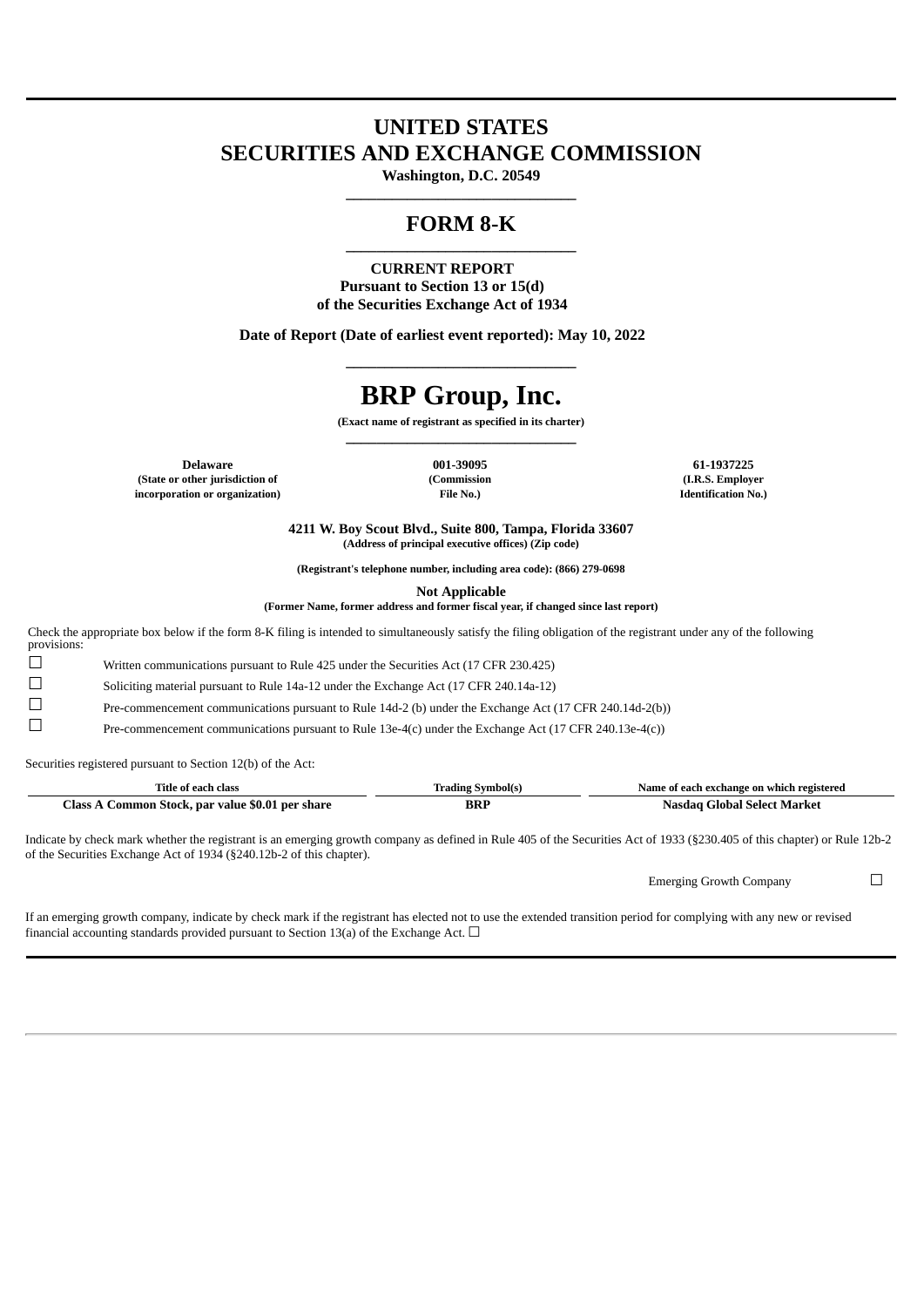#### **Item 2.02 Results of Operations and Financial Condition.**

On May 10, 2022, BRP Group, Inc. issued a press release announcing its financial results for the quarter ended March 31, 2022. A copy of the press release is furnished as Exhibit 99.1 to this Current Report on Form 8-K.

The information contained in this Current Report on Form 8-K, including Exhibit 99.1 attached hereto, is being furnished and shall not be deemed "filed" for purposes of Section 18 of the Securities Exchange Act of 1934, as amended (the "Exchange Act"), and shall not be deemed incorporated by reference in any filing under the Securities Act of 1933, as amended, or the Exchange Act, except as expressly set forth by specific reference in such filing.

### **Item 9.01 Financial Statements and Exhibits.**

### (d) Exhibits

| <b>Exhibit No.</b> | <b>Description</b>                                                          |
|--------------------|-----------------------------------------------------------------------------|
| 99.1               | Press release issued by BRP Group, Inc. on May 10, 2022                     |
| 104                | Cover Page Interactive Data File (embedded within the inline XBRL document) |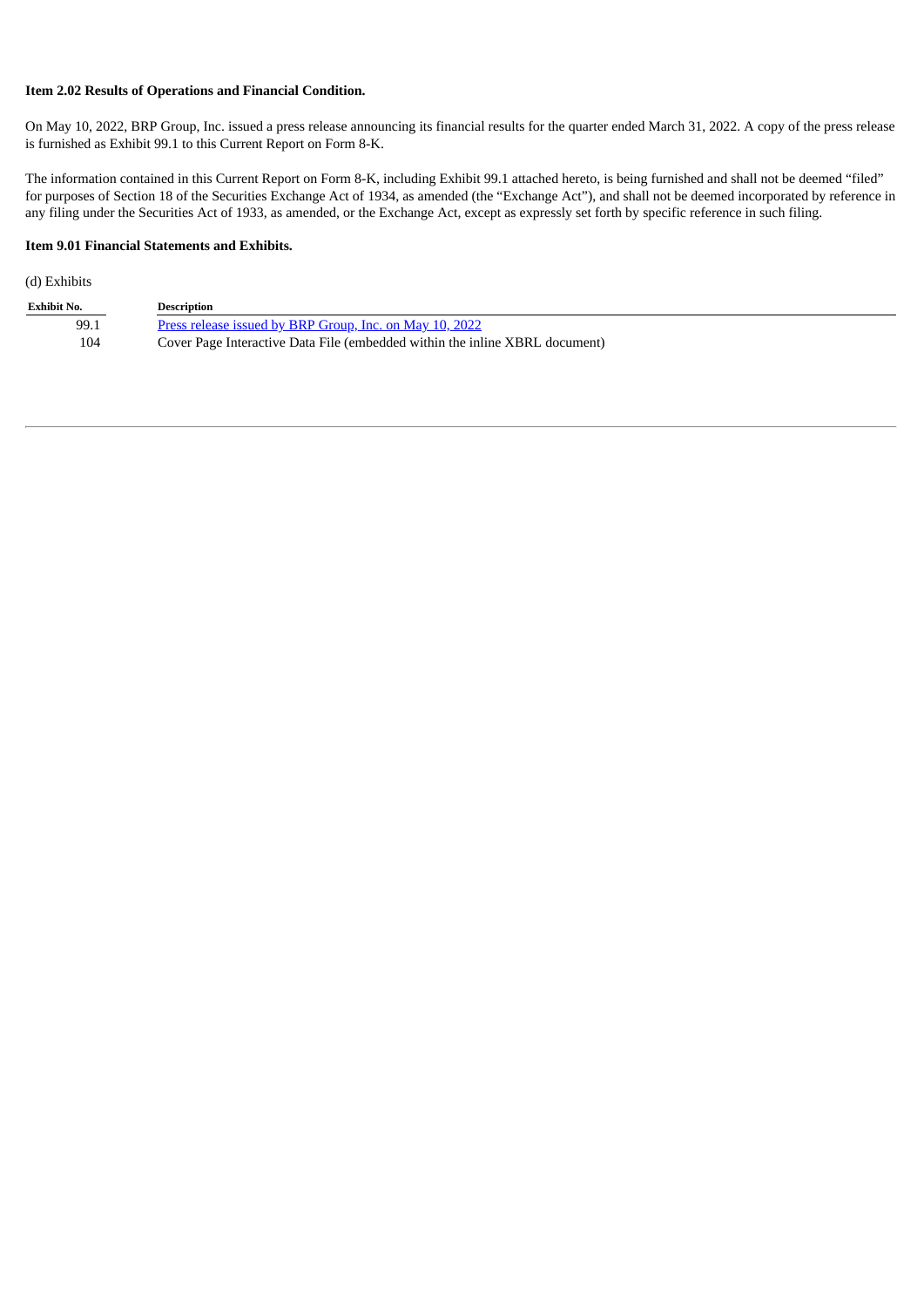#### **SIGNATURES**

Pursuant to the requirements of the Securities Exchange Act of 1934, the registrant has duly caused this report to be signed on its behalf by the undersigned hereunto duly authorized.

### **BRP GROUP, INC.**

Date: May 10, 2022 By: /s/ Bradford L. Hale

Name: Bradford L. Hale<br>Title: Chief Financial C **Chief** Financial Officer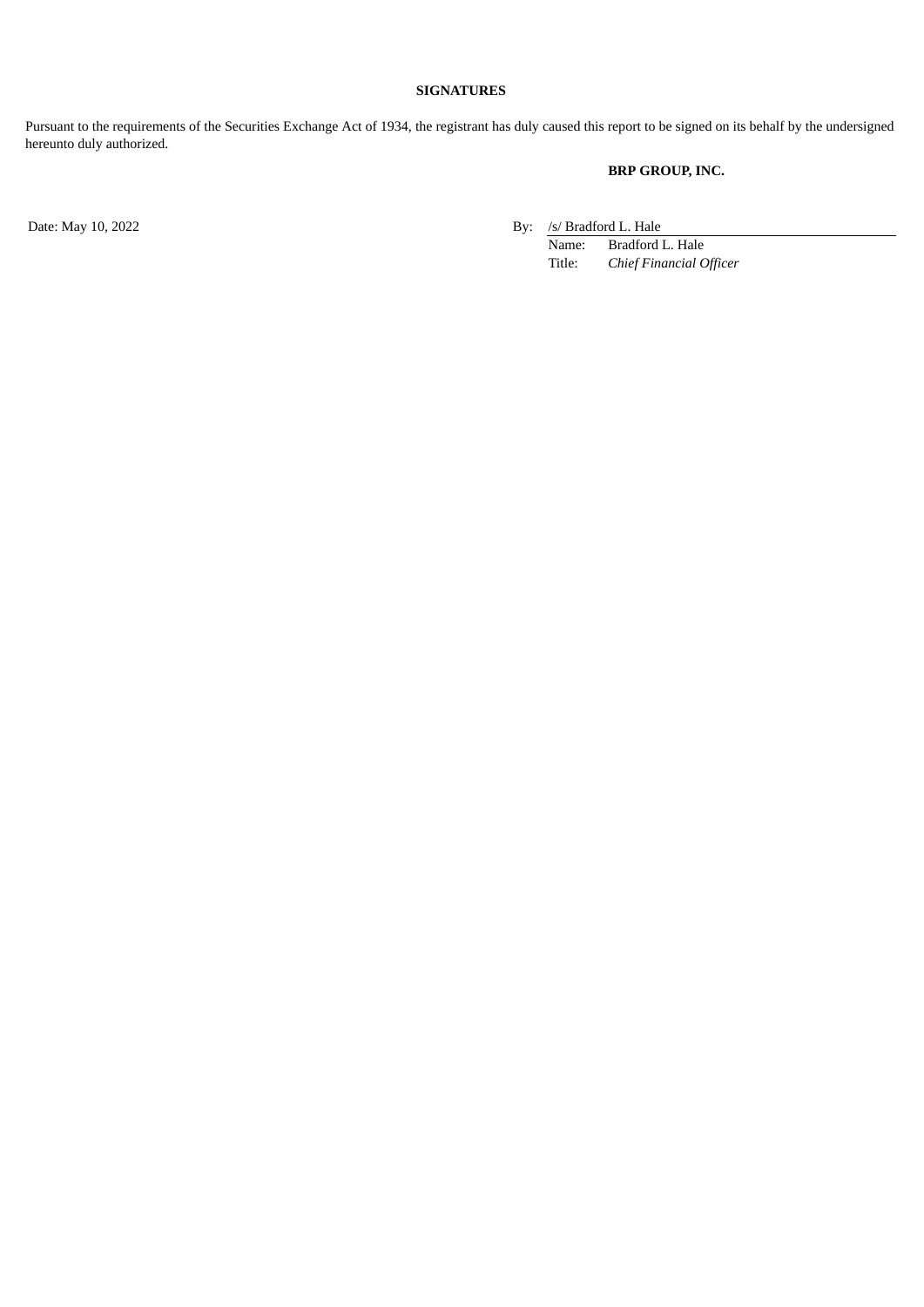<span id="page-3-0"></span>

### **BRP GROUP, INC. ANNOUNCES FIRST QUARTER 2022 RESULTS**

*- First Quarter 2022 Revenue Grew 59% Year-Over-Year to \$242.8 Million -*

*- First Quarter 2022 Organic Revenue Growth<sup>(1)</sup> of 16% -*

TAMPA, FLORIDA - May 10, 2022 - BRP Group, Inc. ("BRP Group" or the "Company") (NASDAQ: BRP), an independent insurance distribution firm delivering tailored insurance solutions, today announced its results for the first quarter ended March 31, 2022.

### **FIRST QUARTER 2022 HIGHLIGHTS AND SUBSEQUENT EVENTS**

- Revenue increased 59% year-over-year to \$242.8 million
- Organic Revenue Growth was 16% year-over-year
- "MGA of the Future" organic revenue grew 42% year-over-year to \$24.4 million
- GAAP net income of \$44.8 million and GAAP earnings per fully diluted share of \$0.39
- Adjusted Net Income<sup>(2)</sup> of \$57.5 million, or \$0.50<sup>(2)</sup> per fully diluted share
- Adjusted EBITDA $^{(3)}$  grew 37% to \$72.9 million
- Adjusted EBITDA Margin $^{(3)}$  of 30%
- Subsequent to March 31, 2022, closed one Partner acquisition that generated total revenue<sup>(4)</sup> of approximately \$81.8 million for the 12-month period pre-acquisition

"We enjoyed a strong start to 2022, growing revenue nearly 60%, highlighted by another quarter of double-digit organic growth across all four segments and the continued expansion of our 'MGA of the Future' platform," said Trevor Baldwin, Chief Executive Officer of BRP Group. "Beyond our continued outsize organic growth, we were excited to complete the acquisition of Westwood Insurance Agency post-quarter end. Westwood represents our largest Partnership to date and will considerably accelerate many of our growth initiatives in the substantial homeowners insurance market. We remain well positioned in this ever-changing economic and geopolitical environment to further deliver sustainable growth, increased profitability, and stakeholder value as we currently see our business performance accelerating into Q2."

### **LIQUIDITY AND CAPITAL RESOURCES**

As of March 31, 2022, cash and cash equivalents were \$156.8 million and there was \$919.5 million of long-term debt principal amount outstanding under the Company's credit facility. Subsequent to completion of its Partnership with Westwood Insurance Agency on April 29, 2022, the Company had remaining availability for borrowing of \$70.0 million under its revolving credit facility.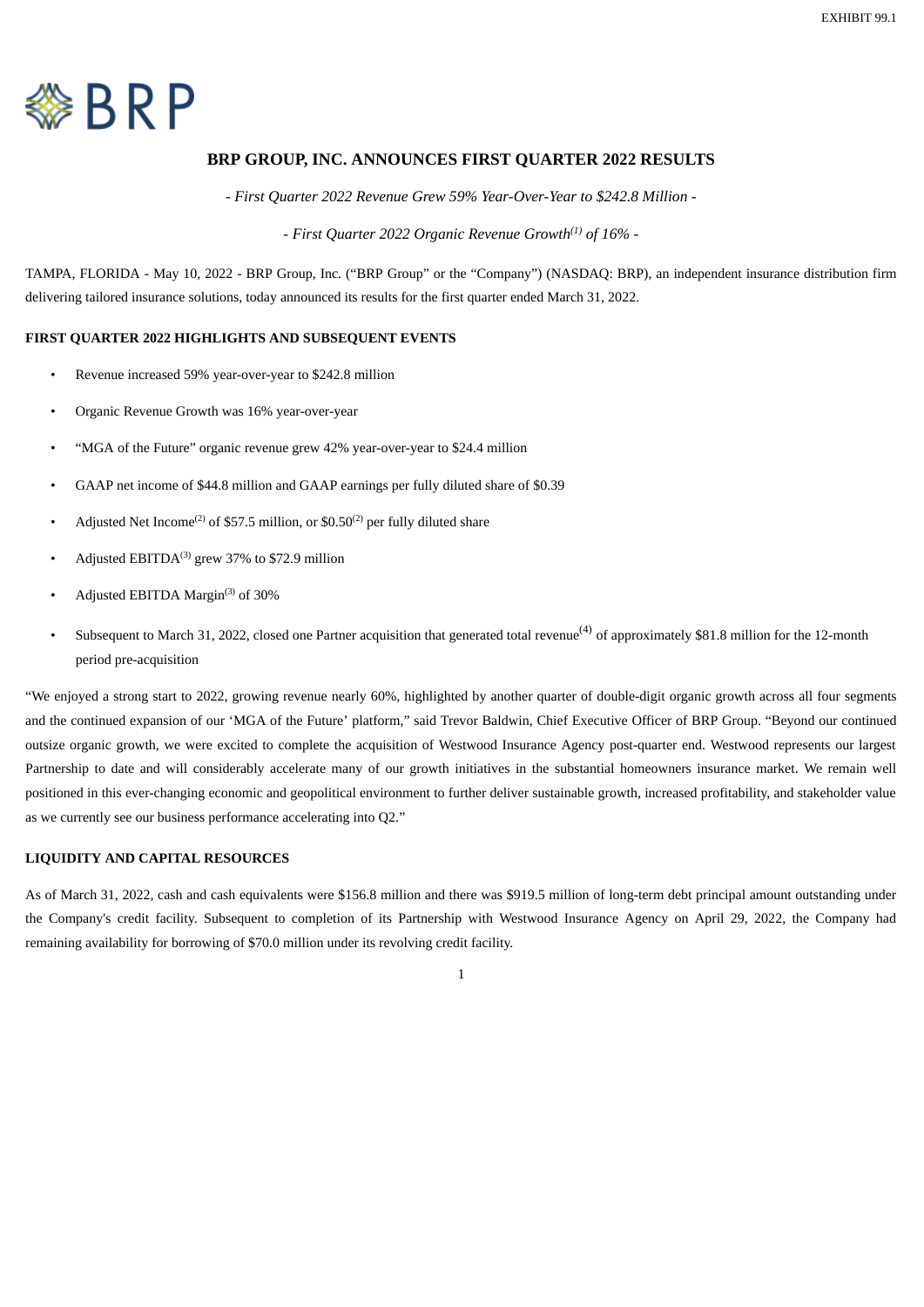### **WEBCAST AND CONFERENCE CALL INFORMATION**

BRP Group will host a webcast and conference call to discuss first quarter 2022 results today at 5:00 PM ET. A live webcast and a slide presentation of the conference call will be available on BRP Group's investor relations website at ir.baldwinriskpartners.com. The dial-in number for the conference call is (877) 451-6152 (toll-free) or (201) 389-0879 (international). Please dial the number 10 minutes prior to the scheduled start time.

A webcast replay of the call will be available at ir.baldwinriskpartners.com for one year following the call.

#### **ABOUT BRP GROUP, INC.**

BRP Group, Inc. (NASDAQ: BRP) is an independent insurance distribution firm delivering tailored insurance and risk management insights and solutions that give our Clients the peace of mind to pursue their purpose, passion and dreams. We are innovating the industry by taking a holistic and tailored approach to risk management, insurance and employee benefits, and support our Clients, Colleagues, Insurance Company Partners and communities through the deployment of vanguard resources and capital to drive our growth. BRP Group represents over 1,200,000 Clients across the United States and internationally. For more information, please visit www.baldwinriskpartners.com.

#### **FOOTNOTES**

- *(1) Organic Revenue for the three months ended March 31, 2021 used to calculate Organic Revenue Growth for the three months ended March 31, 2022 was \$152.9 million, which is adjusted to reflect revenues from Partnerships that have reached the twelve-month owned mark during the three months ended March 31, 2022. Organic Revenue and Organic Revenue Growth are non-GAAP measures. Reconciliation of Organic Revenue and Organic Revenue Growth to commissions and fees, the most directly comparable GAAP financial measure, is set forth in the reconciliation table accompanying this release.*
- *(2) Adjusted Net Income and Adjusted Diluted EPS are non-GAAP measures. Reconciliation of Adjusted Net Income to net income attributable to BRP Group, Inc. and reconciliation of Adjusted Diluted EPS to diluted earnings per share, the most directly comparable GAAP financial measures, are set forth in the reconciliation table accompanying this release.*
- *(3) Adjusted EBITDA and Adjusted EBITDA Margin are non-GAAP measures. Reconciliation of Adjusted EBITDA and Adjusted EBITDA Margin to net income, the most directly comparable GAAP financial measure, is set forth in the reconciliation table accompanying this release.*
- *(4) Represents the aggregate revenues of Partners acquired during the relevant period presented, for the most recent trailing 12-month period prior to acquisition by the Company, in each case, at the time the due diligence was concluded based on a quality of earnings review and not an audit.*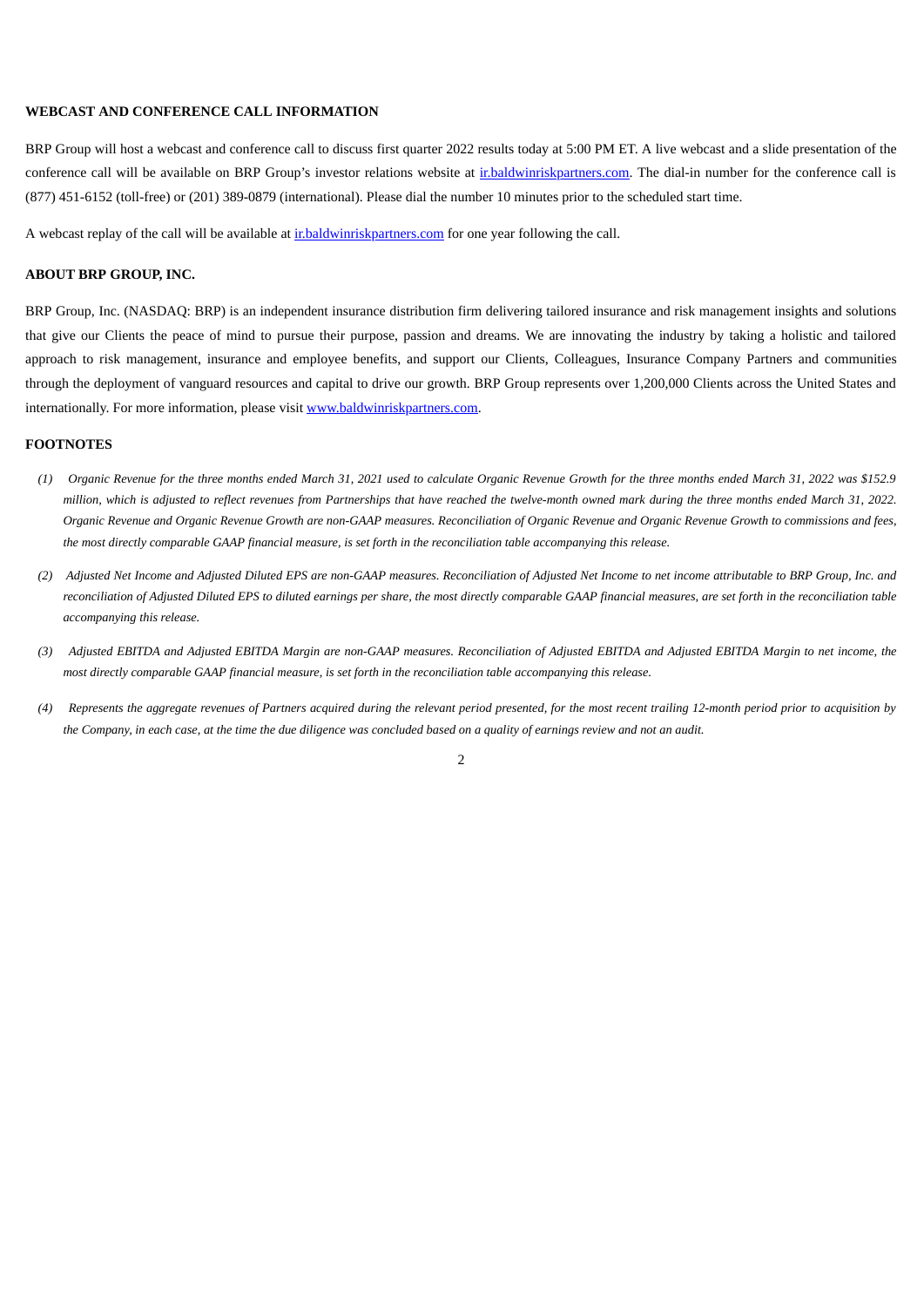#### **NOTE REGARDING FORWARD-LOOKING STATEMENTS**

This press release may contain various "forward-looking statements" within the meaning of the Private Securities Litigation Reform Act of 1995, which represent BRP Group's expectations or beliefs concerning future events. Forward-looking statements are statements other than historical facts and may include statements that address future operating, financial or business performance or BRP Group's strategies or expectations. In some cases, you can identify these statements by forward-looking words such as "may," "might," "will," "should," "expects," "plans," "anticipates," "believes," "estimates," "predicts," "projects," "potential," "outlook" or "continue," or the negative of these terms or other comparable terminology. Forward-looking statements are based on management's current expectations and beliefs and involve significant risks and uncertainties that could cause actual results, developments and business decisions to differ materially from those contemplated by these statements.

Factors that could cause actual results or performance to differ from the expectations expressed or implied in such forward-looking statements include, but are not limited to, those described under the caption "Risk Factors" in BRP Group's Annual Report on Form 10-K for the year ended December 31, 2021, and in BRP Group's other filings with the SEC, which are available free of charge on the SEC's website at: www.sec.gov. Should one or more of these risks or uncertainties materialize, or should underlying assumptions prove incorrect, actual results may vary materially from those indicated. All forward-looking statements and all subsequent written and oral forward-looking statements attributable to BRP Group or to persons acting on behalf of BRP Group are expressly qualified in their entirety by reference to these risks and uncertainties. You should not place undue reliance on forward-looking statements. Forward-looking statements speak only as of the date they are made, and BRP Group does not undertake any obligation to update them in light of new information, future developments or otherwise, except as may be required under applicable law.

#### **CONTACTS**

#### **INVESTOR RELATIONS**

Bonnie Bishop, Executive Director Baldwin Risk Partners (813) 259-8032 | IR@baldwinriskpartners.com

#### **PRESS**

Rachel DeAngelo, Communications Manager Baldwin Risk Partners (813) 387-6842 | rdeangelo@baldwinriskpartners.com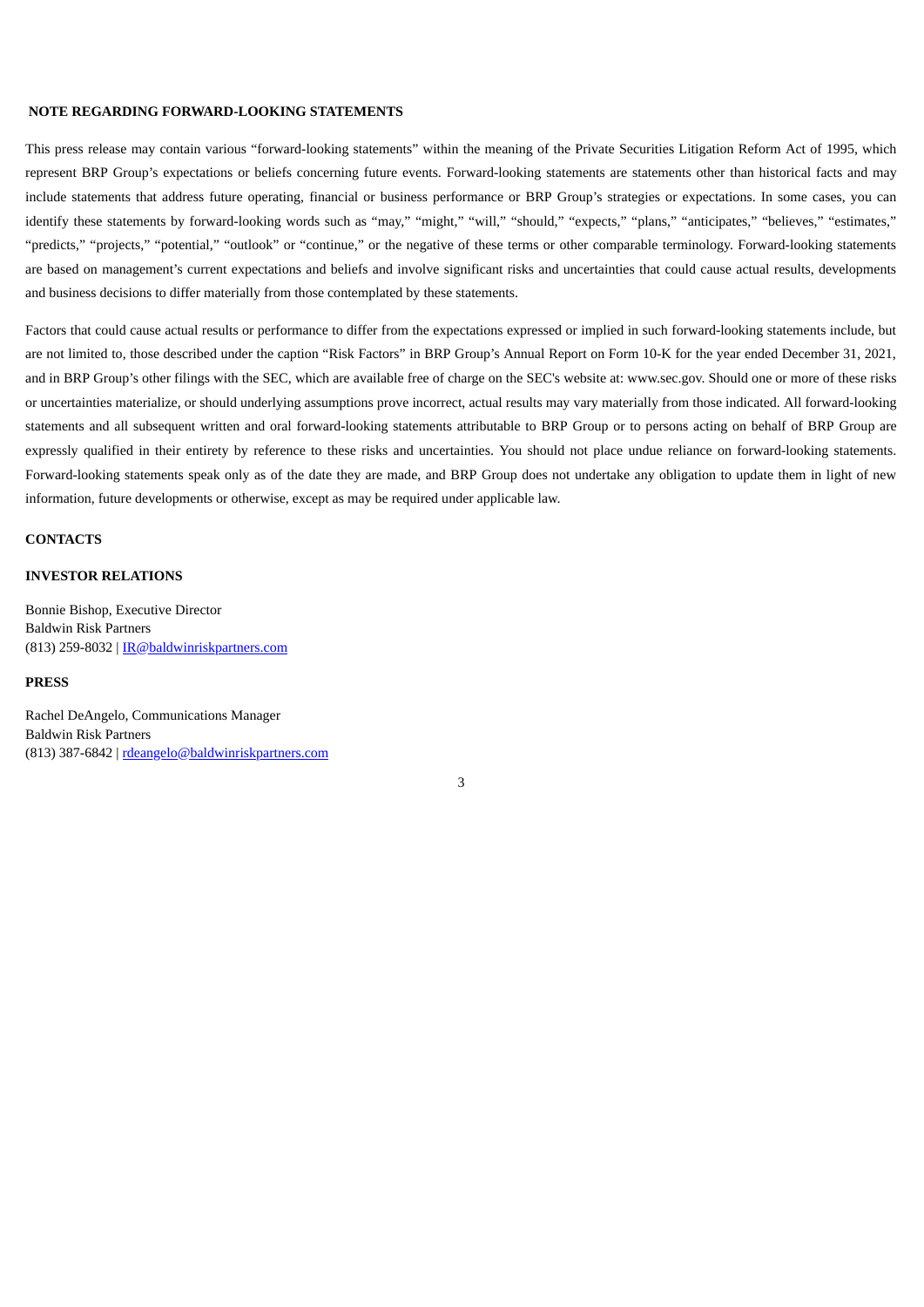### **BRP GROUP, INC.**

### **Condensed Consolidated Statements of Comprehensive Income**

### **(Unaudited)**

|                                                                       |               | <b>For the Three Months</b><br>Ended March 31, |            |  |  |
|-----------------------------------------------------------------------|---------------|------------------------------------------------|------------|--|--|
| (in thousands, except share and per share data)                       | 2022          |                                                | 2021       |  |  |
| Revenues:                                                             |               |                                                |            |  |  |
| Commissions and fees                                                  | \$<br>242,848 | - \$                                           | 152,828    |  |  |
| Operating expenses:                                                   |               |                                                |            |  |  |
| Commissions, employee compensation and benefits                       | 153,750       |                                                | 89,375     |  |  |
| Other operating expenses                                              | 36,442        |                                                | 16,875     |  |  |
| Amortization expense                                                  | 17,562        |                                                | 10,537     |  |  |
| Change in fair value of contingent consideration                      | (5,632)       |                                                | (1,503)    |  |  |
| Depreciation expense                                                  |               | 988                                            | 594        |  |  |
| Total operating expenses                                              | 203,110       |                                                | 115,878    |  |  |
| Operating income                                                      | 39,738        |                                                | 36,950     |  |  |
| Other income (expense):                                               |               |                                                |            |  |  |
| Interest expense, net                                                 | (10, 350)     |                                                | (5,643)    |  |  |
| Other income, net                                                     | 15,451        |                                                |            |  |  |
| Total other income (expense)                                          | 5,101         |                                                | (5,643)    |  |  |
| Net income                                                            | 44,839        |                                                | 31,307     |  |  |
| Less: net income attributable to noncontrolling interests             | 21,970        |                                                | 16,001     |  |  |
| Net income attributable to BRP Group, Inc.                            | \$<br>22,869  | \$                                             | 15,306     |  |  |
| Comprehensive income                                                  | \$<br>44,839  | -\$                                            | 31,307     |  |  |
| Comprehensive income attributable to noncontrolling interests         | 21,970        |                                                | 16,001     |  |  |
| Comprehensive income attributable to BRP Group, Inc.                  | 22,869        |                                                | 15,306     |  |  |
| Basic earnings per share                                              | \$            | 0.41<br>- \$                                   | 0.35       |  |  |
| Diluted earnings per share                                            | \$            | 0.39<br>-\$                                    | 0.33       |  |  |
| Weighted-average shares of Class A common stock outstanding - basic   | 55,719,803    |                                                | 44,255,011 |  |  |
| Weighted-average shares of Class A common stock outstanding - diluted | 58,715,825    |                                                | 45,783,086 |  |  |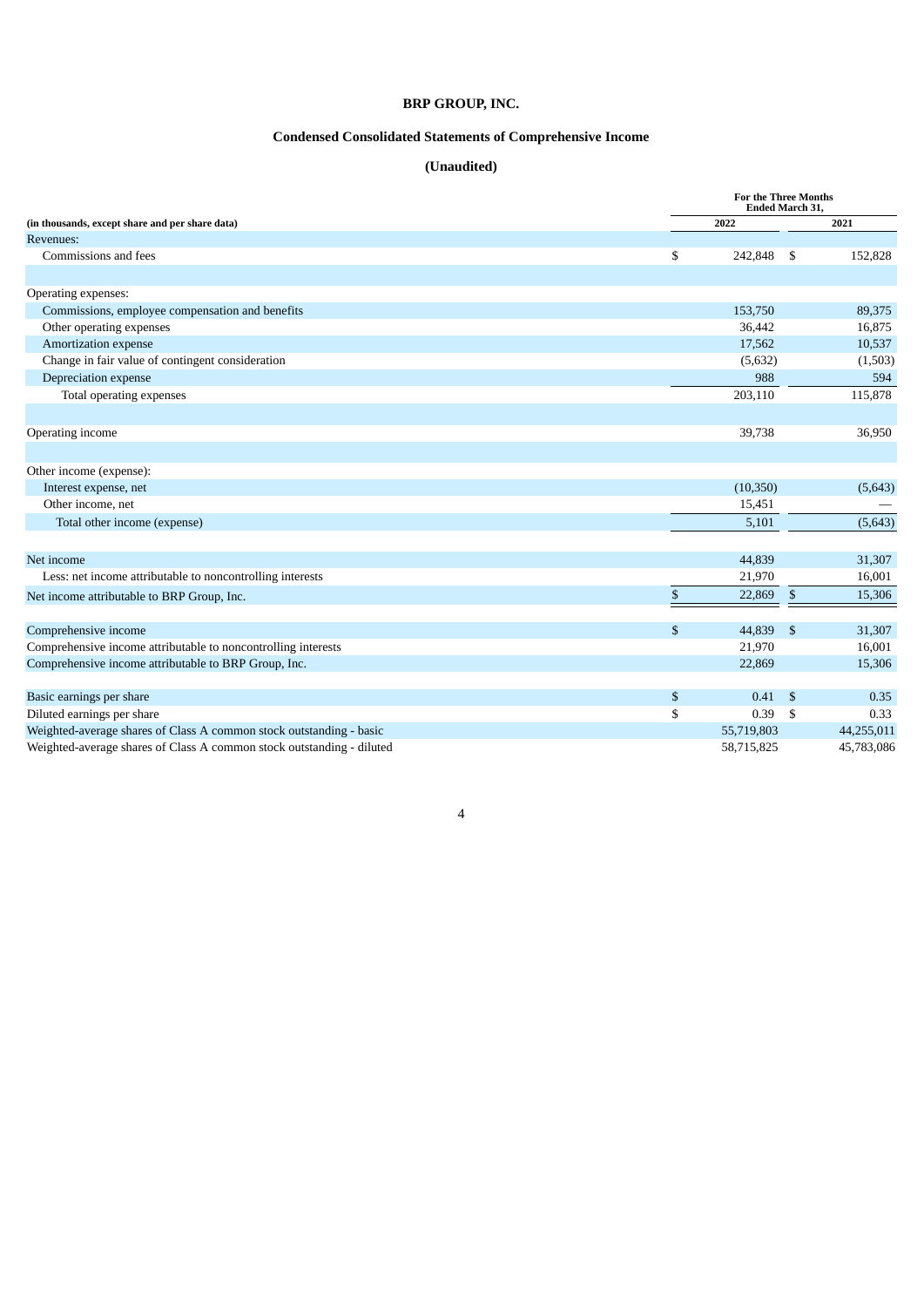### **BRP GROUP, INC.**

### **Condensed Consolidated Balance Sheets**

### **(Unaudited)**

| (in thousands, except share and per share data)                                                                                                                                                     | March 31, 2022  |              | <b>December 31, 2021</b> |
|-----------------------------------------------------------------------------------------------------------------------------------------------------------------------------------------------------|-----------------|--------------|--------------------------|
| <b>Assets</b>                                                                                                                                                                                       |                 |              |                          |
| Current assets:                                                                                                                                                                                     |                 |              |                          |
| Cash and cash equivalents                                                                                                                                                                           | \$<br>156,811   | - \$         | 138,292                  |
| Restricted cash                                                                                                                                                                                     | 87,097          |              | 89,445                   |
| Premiums, commissions and fees receivable, net                                                                                                                                                      | 375,290         |              | 340,837                  |
| Prepaid expenses and other current assets                                                                                                                                                           | 14,226          |              | 8,151                    |
| Due from related parties                                                                                                                                                                            | 1,757           |              | 1,668                    |
| Total current assets                                                                                                                                                                                | 635,181         |              | 578,393                  |
| Property and equipment, net                                                                                                                                                                         | 18,280          |              | 17,474                   |
| Right-of-use assets                                                                                                                                                                                 | 83,014          |              | 81,646                   |
| Other assets                                                                                                                                                                                        | 45,543          |              | 25,586                   |
| Intangible assets, net                                                                                                                                                                              | 927,605         |              | 944,467                  |
| Goodwill                                                                                                                                                                                            | 1,232,399       |              | 1,228,741                |
| <b>Total assets</b>                                                                                                                                                                                 | \$<br>2,942,022 | \$           | 2,876,307                |
| Liabilities, Mezzanine Equity and Stockholders' Equity                                                                                                                                              |                 |              |                          |
| Current liabilities:                                                                                                                                                                                |                 |              |                          |
| Premiums payable to insurance companies                                                                                                                                                             | \$<br>309,257   | -\$          | 310.045                  |
| Producer commissions payable                                                                                                                                                                        | 52,314          |              | 41.833                   |
| Accrued expenses and other current liabilities                                                                                                                                                      | 87,316          |              | 92,223                   |
| Related party notes payable                                                                                                                                                                         | 61,500          |              | 61,500                   |
| Current portion of contingent earnout liabilities                                                                                                                                                   | 20,897          |              | 35,088                   |
| Total current liabilities                                                                                                                                                                           | 531,284         |              | 540,689                  |
| Revolving lines of credit                                                                                                                                                                           | 75,000          |              | 35,000                   |
| Long-term debt, less current portion                                                                                                                                                                | 813,172         |              | 814,614                  |
| Contingent earnout liabilities, less current portion                                                                                                                                                | 206,950         |              | 223,501                  |
| Operating lease liabilities, less current portion                                                                                                                                                   | 72,622          |              | 71,357                   |
| Other liabilities                                                                                                                                                                                   | 3,959           |              | 3,590                    |
| <b>Total liabilities</b>                                                                                                                                                                            | 1,702,987       |              | 1,688,751                |
| Commitments and contingencies                                                                                                                                                                       |                 |              |                          |
| Mezzanine equity:                                                                                                                                                                                   |                 |              |                          |
| Redeemable noncontrolling interest                                                                                                                                                                  | 288             |              | 269                      |
| Stockholders' equity:                                                                                                                                                                               |                 |              |                          |
| Class A common stock, par value \$0.01 per share, 300,000,000 shares authorized; 58,790,758 and 58,602,859 shares<br>issued and outstanding at March 31, 2022 and December 31, 2021, respectively   | 588             |              | 586                      |
| Class B common stock, par value \$0.0001 per share, 100,000,000 shares authorized; 56,268,051 and 56,338,051 shares<br>issued and outstanding at March 31, 2022 and December 31, 2021, respectively | 6               |              | 6                        |
| Additional paid-in capital                                                                                                                                                                          | 671,143         |              | 663,002                  |
| Accumulated deficit                                                                                                                                                                                 | (32, 123)       |              | (54, 992)                |
| Stockholder notes receivable                                                                                                                                                                        | (175)           |              | (219)                    |
| Total stockholders' equity attributable to BRP Group, Inc.                                                                                                                                          | 639,439         |              | 608,383                  |
| Noncontrolling interest                                                                                                                                                                             | 599,308         |              | 578,904                  |
| Total stockholders' equity                                                                                                                                                                          | 1,238,747       |              | 1,187,287                |
| Total liabilities, mezzanine equity and stockholders' equity                                                                                                                                        | \$<br>2,942,022 | $\mathbf{s}$ | 2,876,307                |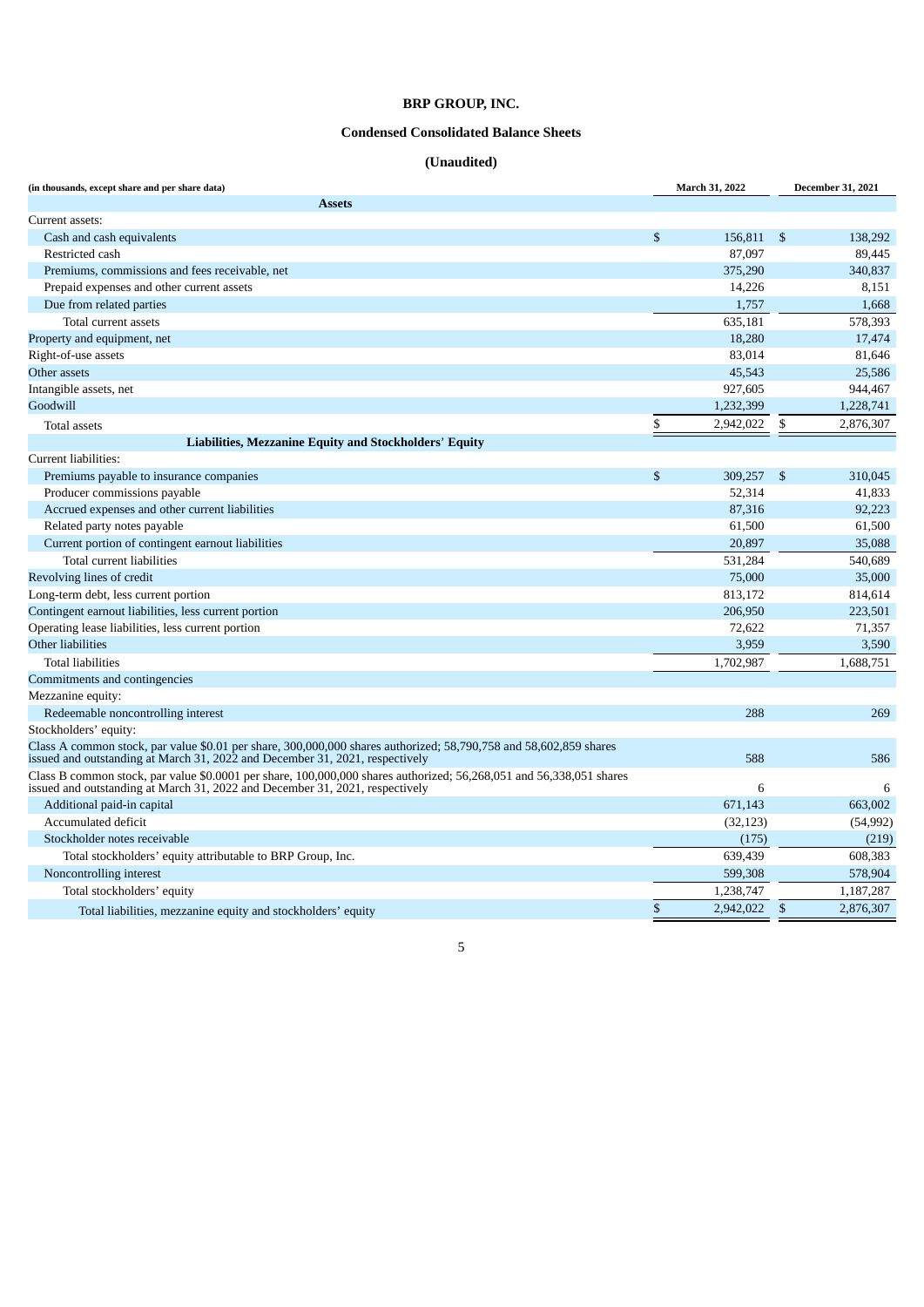### **BRP GROUP, INC.**

### **Condensed Consolidated Statements of Cash Flows**

### **(Unaudited)**

|                                                                                             | <b>For the Three Months</b><br><b>Ended March 31.</b> |           |    |           |
|---------------------------------------------------------------------------------------------|-------------------------------------------------------|-----------|----|-----------|
| (in thousands)                                                                              | 2022<br>2021                                          |           |    |           |
| Cash flows from operating activities:                                                       |                                                       |           |    |           |
| Net income                                                                                  | \$                                                    | 44,839    | \$ | 31,307    |
| Adjustments to reconcile net income to net cash provided by (used in) operating activities: |                                                       |           |    |           |
| Depreciation and amortization                                                               |                                                       | 18,550    |    | 11,131    |
| Change in fair value of contingent consideration                                            |                                                       | (5,632)   |    | (1,503)   |
| Share-based compensation expense                                                            |                                                       | 7,564     |    | 3,542     |
| Amortization of deferred financing costs                                                    |                                                       | 1,286     |    | 693       |
| Change in fair value of interest rate caps                                                  |                                                       | (15, 810) |    |           |
| Payment of contingent earnout consideration in excess of purchase price accrual             |                                                       | (11, 117) |    |           |
| Changes in operating assets and liabilities, net of effect of acquisitions:                 |                                                       |           |    |           |
| Premiums, commissions and fees receivable, net                                              |                                                       | (35,359)  |    | (50, 364) |
| Prepaid expenses and other current assets                                                   |                                                       | (8,908)   |    | (467)     |
| Due to/from related parties                                                                 |                                                       | (89)      |    | 174       |
| Right-of-use assets                                                                         |                                                       | (1,368)   |    | (54, 856) |
| Accounts payable, accrued expenses and other current liabilities                            |                                                       | 627       |    | 7,751     |
| Operating lease liabilities                                                                 |                                                       | 1,984     |    | 55,879    |
| Net cash provided by (used in) operating activities                                         |                                                       | (3, 433)  |    | 3,287     |
| Cash flows from investing activities:                                                       |                                                       |           |    |           |
| Capital expenditures                                                                        |                                                       | (1,793)   |    | (1,000)   |
| Investment in business venture                                                              |                                                       | (639)     |    |           |
| Cash consideration paid for asset acquisitions, net of cash received                        |                                                       | (700)     |    |           |
| Cash consideration paid for business combinations, net of cash received                     |                                                       |           |    | (17, 358) |
| Net cash used in investing activities                                                       |                                                       | (3, 132)  |    | (18, 358) |
| Cash flows from financing activities:                                                       |                                                       |           |    |           |
| Payment of contingent earnout consideration up to amount of purchase price accrual          |                                                       | (13,993)  |    |           |
| Proceeds from revolving line of credit                                                      |                                                       | 40,000    |    |           |
| Payments on long-term debt                                                                  |                                                       | (2,127)   |    | (1,000)   |
| Payments of debt issuance costs                                                             |                                                       | (1, 188)  |    | (59)      |
| Purchase of interest rate caps                                                              |                                                       |           |    | (3,461)   |
| Proceeds from repayment of stockholder notes receivable                                     |                                                       | 44        |    | 116       |
| Net cash provided by (used in) financing activities                                         |                                                       | 22,736    |    | (4, 404)  |
| Net increase (decrease) in cash and cash equivalents and restricted cash                    |                                                       | 16,171    |    | (19, 475) |
| Cash and cash equivalents and restricted cash at beginning of period                        |                                                       | 227,737   |    | 142,022   |
| Cash and cash equivalents and restricted cash at end of period                              | \$                                                    | 243,908   | \$ | 122,547   |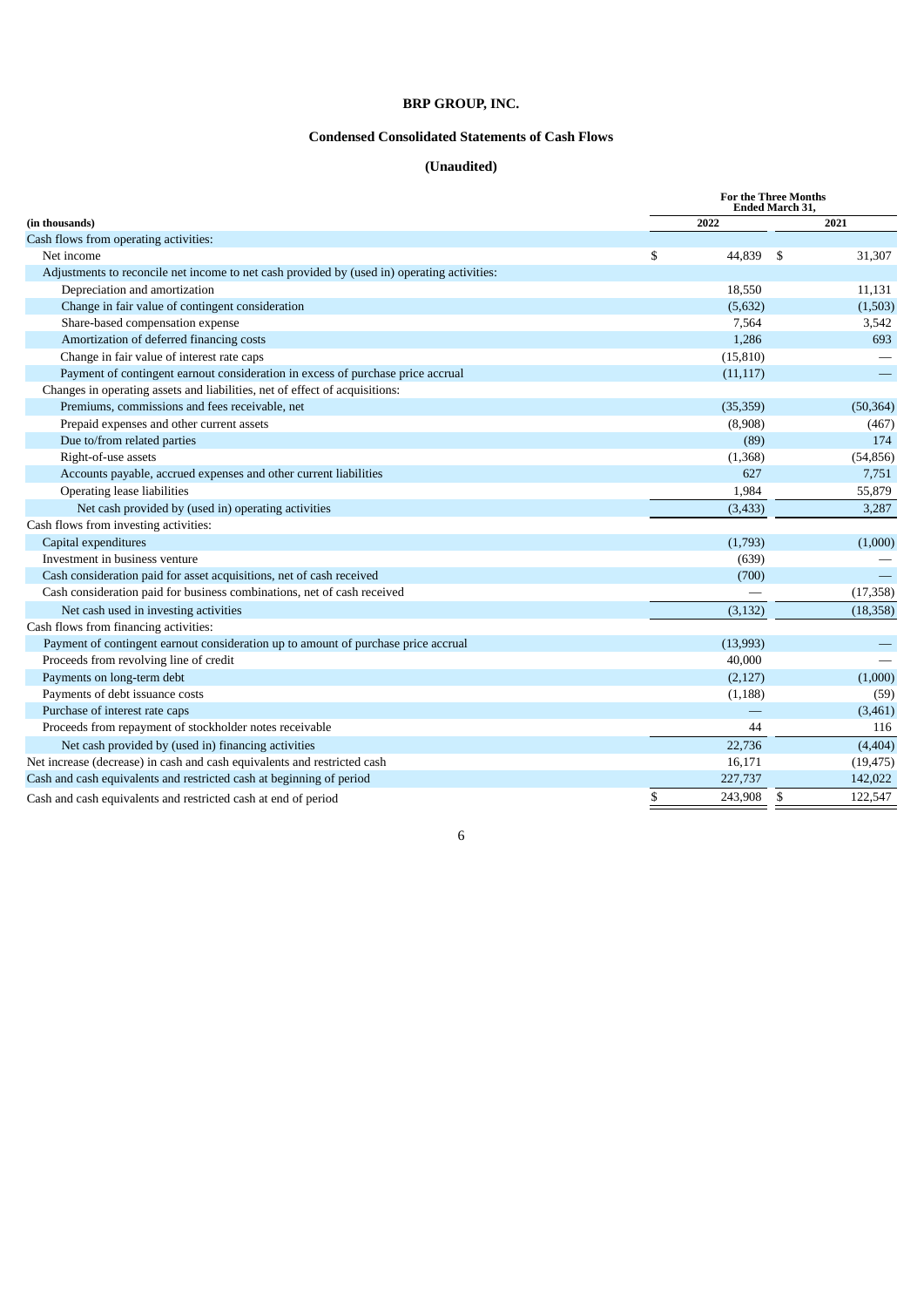#### **NON-GAAP FINANCIAL MEASURES**

Adjusted EBITDA, Adjusted EBITDA Margin, Organic Revenue, Organic Revenue Growth, Adjusted Net Income and Adjusted Diluted Earnings Per Share ("EPS") are not measures of financial performance under GAAP and should not be considered substitutes for GAAP measures, including commissions and fees (for Organic Revenue and Organic Revenue Growth), net income (loss) (for Adjusted EBITDA and Adjusted EBITDA Margin), net income (loss) attributable to BRP Group, Inc. (for Adjusted Net Income) or diluted earnings (loss) per share (for Adjusted Diluted EPS), which we consider to be the most directly comparable GAAP measures. These non-GAAP financial measures have limitations as analytical tools, and when assessing our operating performance, you should not consider these non-GAAP financial measures in isolation or as substitutes for commissions and fees, net income (loss), net income (loss) attributable to BRP Group, Inc. or other consolidated income statement data prepared in accordance with GAAP. Other companies in our industry may define or calculate these non-GAAP financial measures differently than we do, and accordingly these measures may not be comparable to similarly titled measures used by other companies.

We define Adjusted EBITDA as net income (loss) before interest, taxes, depreciation, amortization, change in fair value of contingent consideration and certain items of income and expense, including share-based compensation expense, transaction-related expenses related to Partnerships, severance, and certain non-recurring costs, including those related to raising capital. We believe that Adjusted EBITDA is an appropriate measure of operating performance because it eliminates the impact of expenses that do not relate to business performance, and that the presentation of this measure enhances an investor's understanding of our financial performance.

Adjusted EBITDA Margin is Adjusted EBITDA divided by commissions and fees. Adjusted EBITDA Margin is a key metric used by management and our board of directors to assess our financial performance. We believe that Adjusted EBITDA Margin is an appropriate measure of operating performance because it eliminates the impact of expenses that do not relate to business performance, and that the presentation of this measure enhances an investor's understanding of our financial performance. We believe that Adjusted EBITDA Margin is helpful in measuring profitability of operations on a consolidated level.

Adjusted EBITDA and Adjusted EBITDA Margin have important limitations as analytical tools. For example, Adjusted EBITDA and Adjusted EBITDA Margin:

- do not reflect any cash capital expenditure requirements for the assets being depreciated and amortized that may have to be replaced in the future;
- do not reflect changes in, or cash requirements for, our working capital needs;
- do not reflect the impact of certain cash charges resulting from matters we consider not to be indicative of our ongoing operations;
- do not reflect the interest expense or the cash requirements necessary to service interest or principal payments on our debt;
- do not reflect share-based compensation expense and other non-cash charges; and
- exclude certain tax payments that may represent a reduction in cash available to us.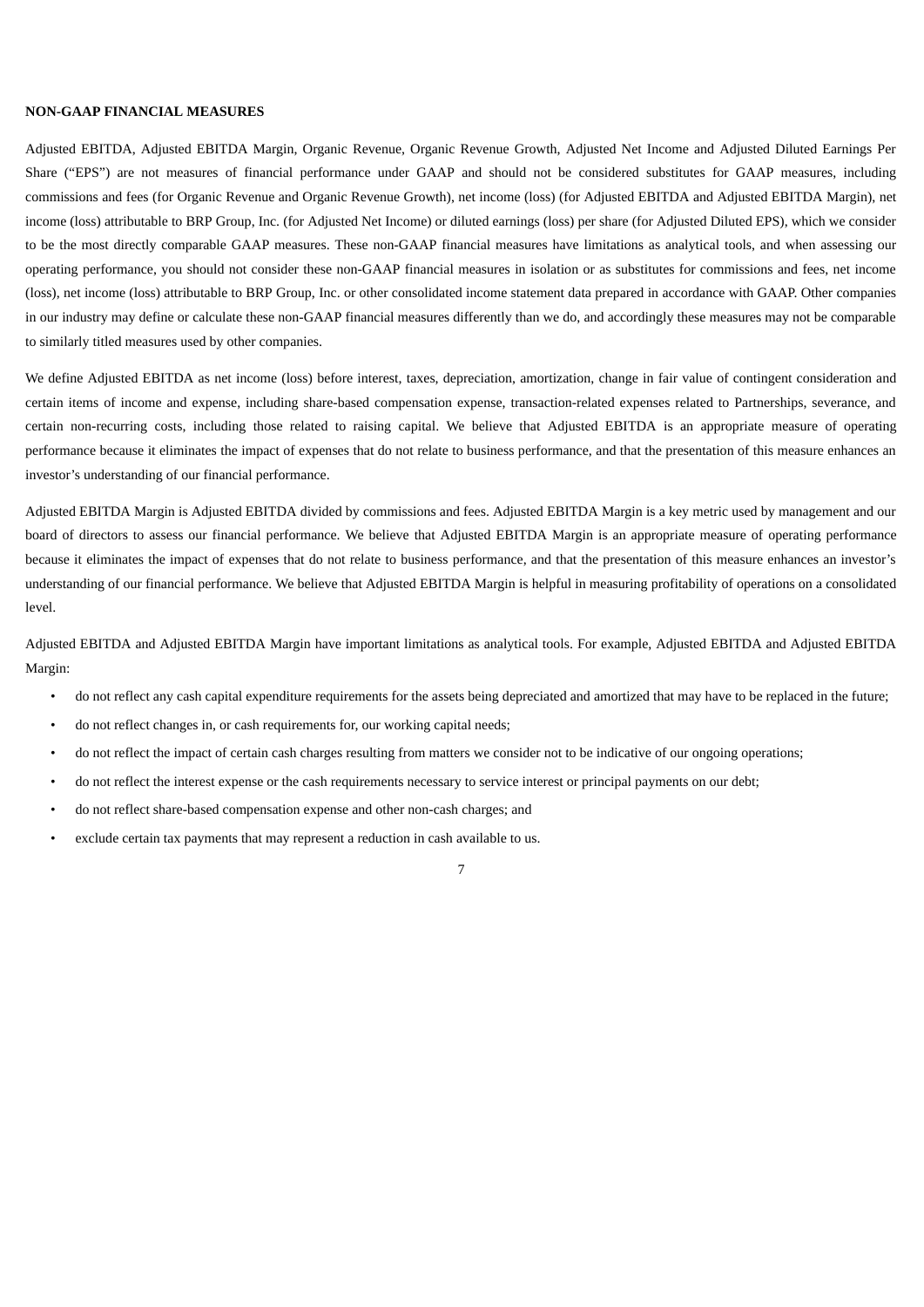We calculate Organic Revenue Growth based on commissions and fees for the relevant period by excluding the first twelve months of commissions and fees generated from new Partners. Organic Revenue Growth is the change in Organic Revenue period-to-period, with prior period results adjusted for Organic Revenues that were excluded in the prior period because the relevant Partners had not yet reached the twelve-month owned mark, but which have reached the twelve-month owned mark in the current period. For example, revenues from a Partner acquired on June 1, 2021 are excluded from Organic Revenue for 2021. However, after June 1, 2022, results from June 1, 2021 to December 31, 2021 for such Partners are compared to results from June 1, 2022 to December 31, 2022 for purposes of calculating Organic Revenue Growth in 2022. Organic Revenue Growth is a key metric used by management and our board of directors to assess our financial performance. We believe that Organic Revenue and Organic Revenue Growth are appropriate measures of operating performance as they allow investors to measure, analyze and compare growth in a meaningful and consistent manner.

Adjusted Net Income is presented for the purpose of calculating Adjusted Diluted EPS. We define Adjusted Net Income as net income (loss) attributable to BRP Group, Inc. adjusted for depreciation, amortization, change in fair value of contingent consideration and certain items of income and expense, including share-based compensation expense, transaction-related expenses related to Partnerships, severance, and certain non-recurring costs that, in the opinion of management, significantly affect the period-over-period assessment of operating results, and the related tax effect of those adjustments.

Adjusted Diluted EPS measures our per share earnings excluding certain expenses as discussed above and assuming all shares of Class B common stock were exchanged for Class A common stock. Adjusted Diluted EPS is calculated as Adjusted Net Income divided by adjusted dilutive weighted-average shares outstanding. We believe Adjusted Diluted EPS is useful to investors because it enables them to better evaluate per share operating performance across reporting periods.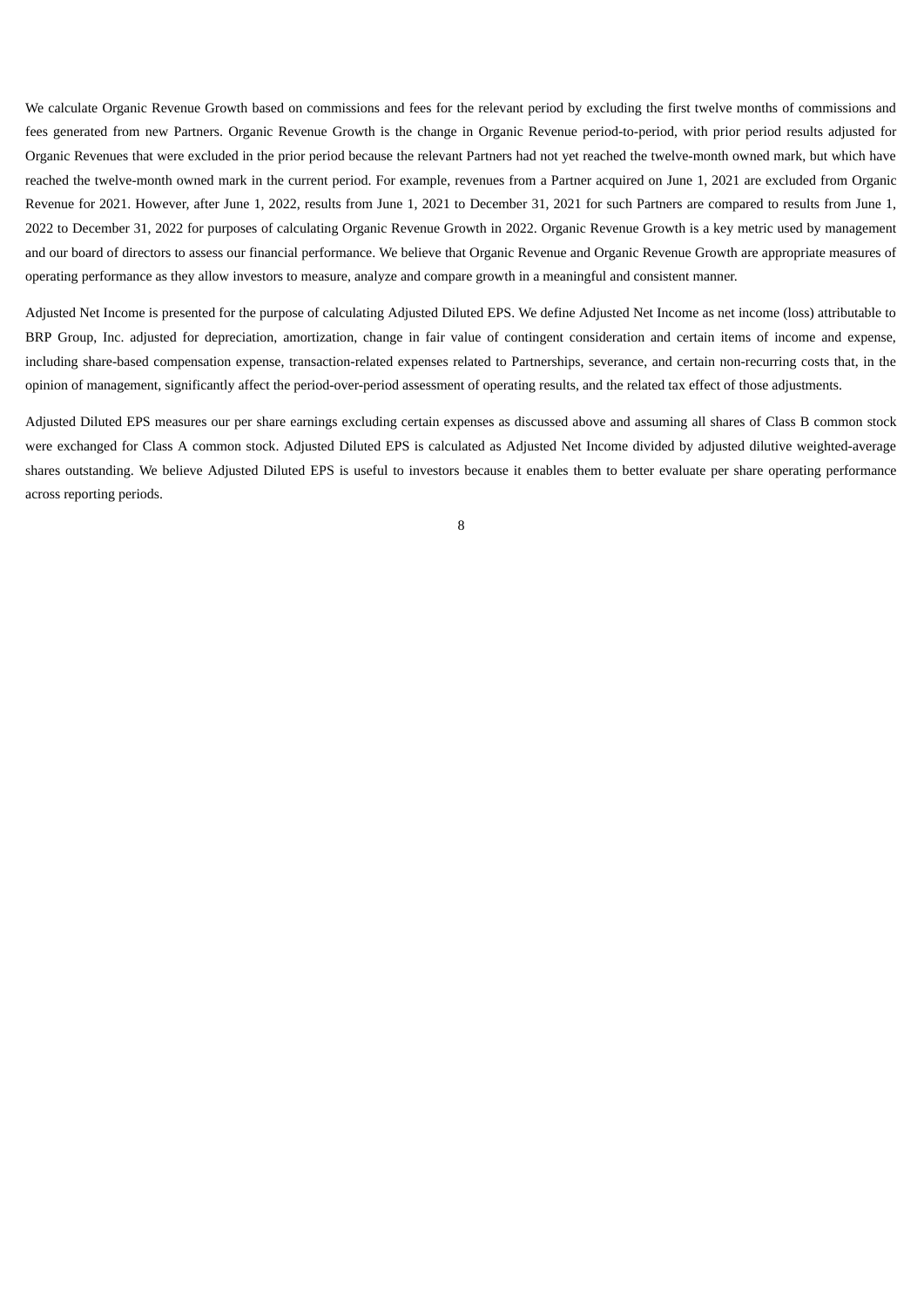#### **Adjusted EBITDA and Adjusted EBITDA Margin**

The following table reconciles Adjusted EBITDA and Adjusted EBITDA Margin to net income, which we consider to be the most directly comparable GAAP financial measure:

| (in thousands, except percentages)               |    | <b>For the Three Months</b><br>Ended March 31, |    |              |  |  |
|--------------------------------------------------|----|------------------------------------------------|----|--------------|--|--|
|                                                  |    | 2022                                           |    | $2021^{(1)}$ |  |  |
| Commissions and fees                             | \$ | 242,848                                        | \$ | 152,828      |  |  |
|                                                  |    |                                                |    |              |  |  |
| Net income                                       | \$ | 44,839                                         | \$ | 31,307       |  |  |
| Adjustments to net income:                       |    |                                                |    |              |  |  |
| <b>Amortization expense</b>                      |    | 17,562                                         |    | 10,537       |  |  |
| Change in fair value of interest rate caps       |    | (15, 810)                                      |    |              |  |  |
| Interest expense, net                            |    | 10,350                                         |    | 5,643        |  |  |
| Transaction-related Partnership expenses         |    | 8,216                                          |    | 2,445        |  |  |
| Share-based compensation                         |    | 7,564                                          |    | 3,542        |  |  |
| Change in fair value of contingent consideration |    | (5,632)                                        |    | (1,503)      |  |  |
| Depreciation expense                             |    | 988                                            |    | 594          |  |  |
| Severance                                        |    | 222                                            |    |              |  |  |
| Other <sup>(2)</sup>                             |    | 4,633                                          |    | 859          |  |  |
| Adjusted EBITDA                                  |    | 72,932                                         |    | 53,424       |  |  |
| <b>Adjusted EBITDA Margin</b>                    |    | 30 %                                           |    | 35 %         |  |  |

(1) We revised operating expenses for the three months ended March 31, 2021 to reflect the adoption of Topic 842 as described further in our Quarterly Report of Form 10- Q filed with the SEC on May 10, 2022. This adjustment affected net income and Adjusted EBITDA values.

(2) Other addbacks to Adjusted EBITDA include non-recurring recruiting costs, non-recurring remediation efforts, non-recurring professional fees and litigation costs, and non-recurring bonuses.

#### **Organic Revenue and Organic Revenue Growth**

 $\overline{\phantom{a}}$   $\overline{\phantom{a}}$ 

\_\_\_\_\_\_\_\_\_\_

The following table reconciles Organic Revenue and Organic Revenue Growth to commissions and fees, which we consider to be the most directly comparable GAAP financial measure:

|                                                 |    | <b>For the Three Months</b><br><b>Ended March 31.</b> |  |          |  |  |
|-------------------------------------------------|----|-------------------------------------------------------|--|----------|--|--|
| (in thousands, except percentages)              |    | 2022                                                  |  | 2021     |  |  |
| Commissions and fees                            | πU | 242,848                                               |  | 152,828  |  |  |
| Partnership commissions and fees <sup>(1)</sup> |    | (64,777)                                              |  | (91,215) |  |  |
| Organic Revenue                                 |    | 178,071                                               |  | 61,613   |  |  |
| Organic Revenue Growth <sup>(2)</sup>           |    | 25,181                                                |  | 7,447    |  |  |
| Organic Revenue Growth $\frac{9}{2}$            |    | $16\%$                                                |  | 14 %     |  |  |

(1) Includes the first twelve months of such commissions and fees generated from newly acquired Partners.

(2) Organic Revenue for the three months ended March 31, 2021 used to calculate Organic Revenue Growth for the three months ended March 31, 2022 was \$152.9 million, which is adjusted to reflect revenues from Partnerships that have reached the twelve-month owned mark during the three months ended March 31, 2022.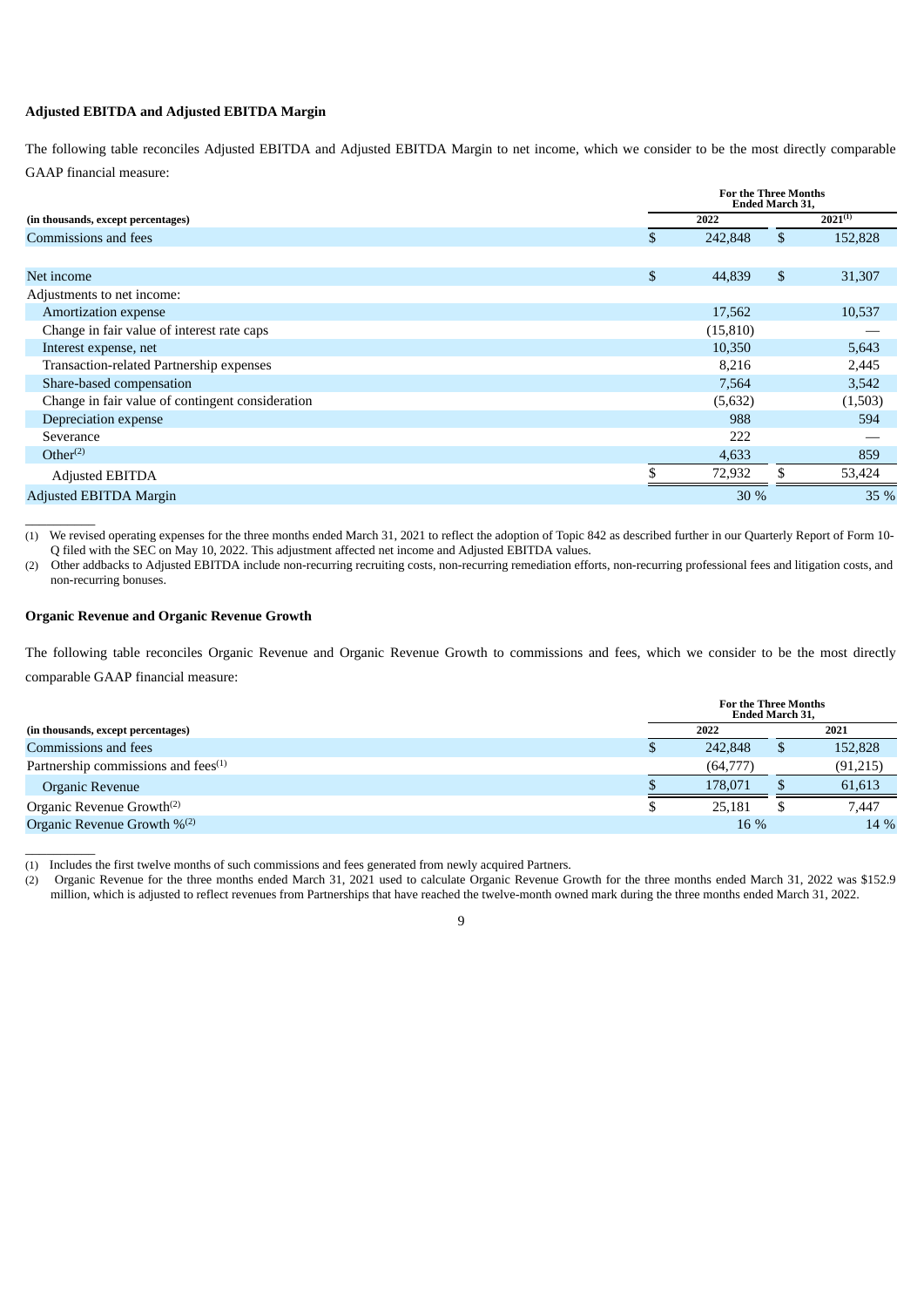#### **Adjusted Net Income and Adjusted Diluted EPS**

 $\overline{\phantom{a}}$  , where  $\overline{\phantom{a}}$ 

The following table reconciles Adjusted Net Income to net income attributable to BRP Group, Inc. and reconciles Adjusted Diluted EPS to diluted earnings per share, which we consider to be the most directly comparable GAAP financial measures:

|                                                                       |    | <b>For the Three Months</b><br>Ended March 31, |     |                 |
|-----------------------------------------------------------------------|----|------------------------------------------------|-----|-----------------|
| (in thousands, except per share data)                                 |    | 2022                                           |     | $2021^{(1)(2)}$ |
| Net income attributable to BRP Group, Inc.                            | \$ | 22,869                                         | -\$ | 15,306          |
| Net income attributable to noncontrolling interests                   |    | 21,970                                         |     | 16,001          |
| Amortization expense                                                  |    | 17,562                                         |     | 10,537          |
| Change in fair value of interest rate caps                            |    | (15, 810)                                      |     |                 |
| Transaction-related Partnership expenses                              |    | 8,216                                          |     | 2,445           |
| Share-based compensation                                              |    | 7,564                                          |     | 3,542           |
| Change in fair value of contingent consideration                      |    | (5,632)                                        |     | (1,503)         |
| Amortization of deferred financing costs                              |    | 1,286                                          |     | 693             |
| Depreciation                                                          |    | 988                                            |     | 594             |
| Severance                                                             |    | 222                                            |     |                 |
| $Other^{(3)}$                                                         |    | 4,633                                          |     | 859             |
| Adjusted pre-tax income                                               |    | 63,868                                         |     | 48,474          |
| Adjusted income taxes <sup>(4)</sup>                                  |    | 6,323                                          |     | 4,799           |
| Adjusted Net Income                                                   | \$ | 57,545                                         | \$  | 43,675          |
|                                                                       |    |                                                |     |                 |
| Weighted-average shares of Class A common stock outstanding - diluted |    | 58,716                                         |     | 45,783          |
| Exchange of Class B shares <sup>(5)</sup>                             |    | 56,269                                         |     | 49,789          |
| Adjusted dilutive weighted-average shares outstanding                 |    | 114,985                                        |     | 95,572          |
|                                                                       |    |                                                |     |                 |
| <b>Adjusted Diluted EPS</b>                                           | \$ | 0.50                                           | \$  | 0.46            |
|                                                                       |    |                                                |     |                 |
| Diluted earnings per share                                            | \$ | 0.39                                           | \$  | 0.33            |
| Other adjustments to earnings per share                               |    | 0.16                                           |     | 0.18            |
| Adjusted income taxes per share                                       |    | (0.05)                                         |     | (0.05)          |
| <b>Adjusted Diluted EPS</b>                                           | \$ | 0.50                                           | \$  | 0.46            |

(1) We revised operating expenses for the three months ended March 31, 2021 to reflect the adoption of Topic 842 as described further in our Quarterly Report of Form 10- Q filed with the SEC on May 10, 2022. This adjustment affected net income attributable to BRP Group, Inc. and Adjusted Net Income values as well as diluted earnings per share and Adjusted Diluted EPS.

(2) Calculation was adjusted in the fourth quarter of 2021 to include depreciation. Prior year amounts have been conformed to current year presentation.

(3) Other addbacks to Adjusted EBITDA include non-recurring recruiting costs, non-recurring remediation efforts, non-recurring professional fees and litigation costs, and non-recurring bonuses.

(4) Represents corporate income taxes at assumed effective tax rate of 9.9% applied to adjusted pre-tax income.

(5) Assumes the full exchange of Class B shares for Class A common stock pursuant to the Amended LLC Agreement.